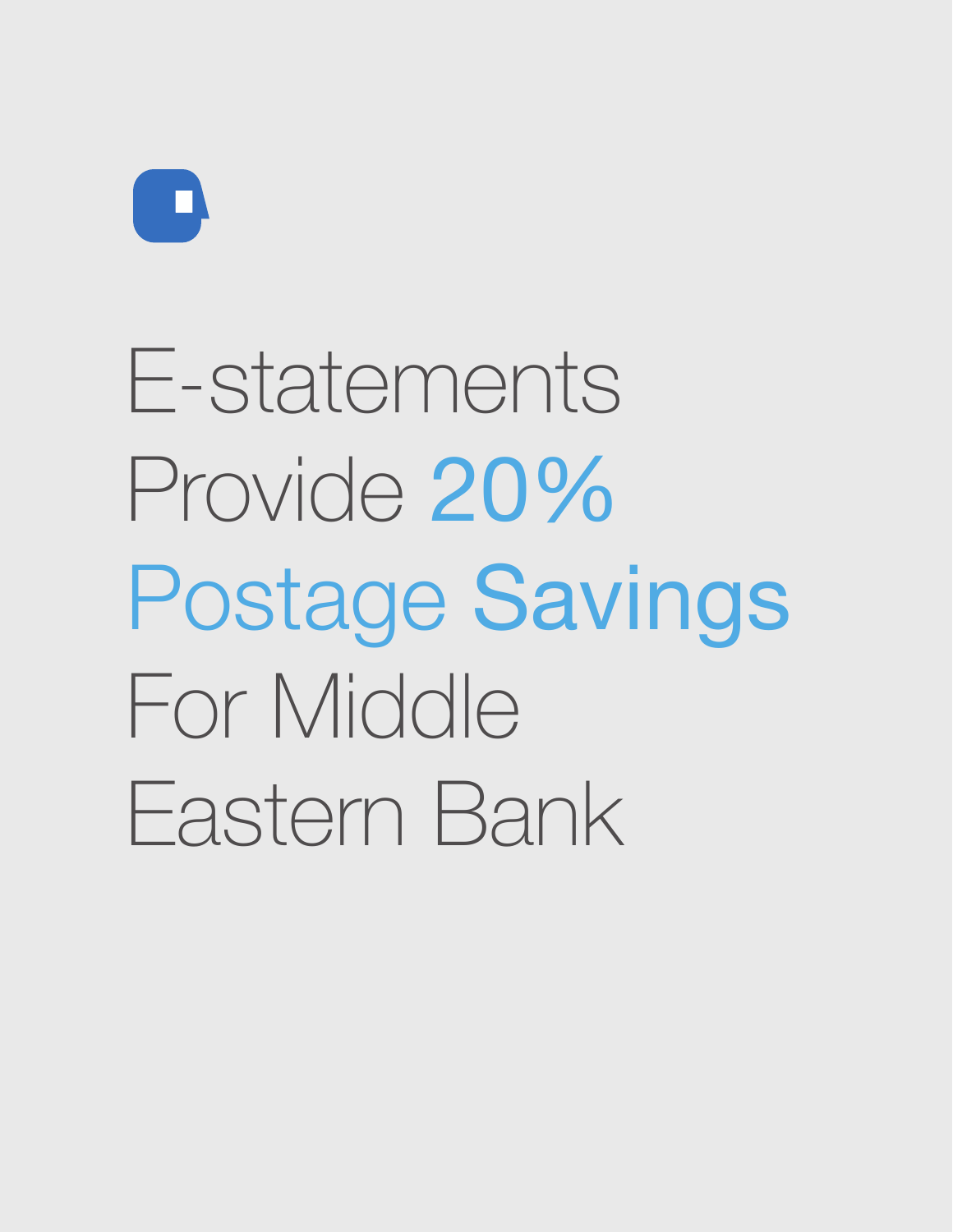A Middle Eastern Bank with customers in over 50% of UAE households wanted to improve their customer communications, improve operational efficiency and reduce their growing postage costs.



CASE STUDY